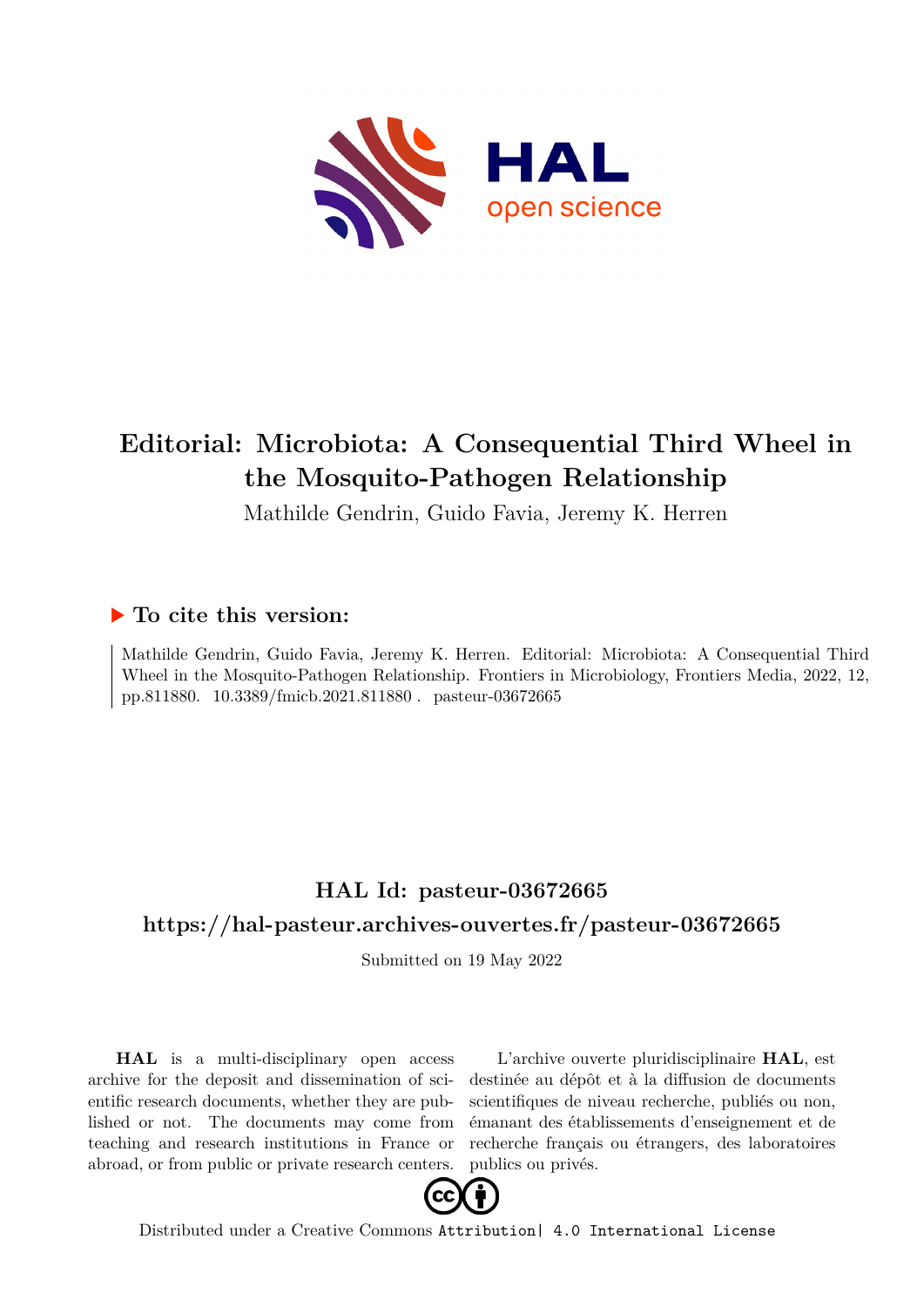



# Editorial: Microbiota: A [Consequential Third Wheel in the](https://www.frontiersin.org/articles/10.3389/fmicb.2021.811880/full) Mosquito-Pathogen Relationship

### Mathilde Gendrin  $1,2*$ , Guido Favia $^3$  and Jeremy K. Herren  $^4$

<sup>1</sup> Microbiota of Insect Vectors Group, Institut Pasteur de la Guyane, Cayenne, French Guiana, <sup>2</sup> Department of Insect Vectors, Institut Pasteur, Université de Paris, Paris, France, <sup>3</sup> School of Biosciences and Veterinary Medicine, University of Camerino, CIRM Italian Malaria Network, Camerino, Italy, <sup>4</sup> International Centre of Insect Physiology and Ecology (icipe), Nairobi, Kenya

Keywords: microbiota, mosquito, host-microbe interactions, Wolbachia, symbionts, paratransgenesis, biological control

### **Editorial on the Research Topic**

### **[Microbiota: A Consequential Third Wheel in the Mosquito-Pathogen Relationship](https://www.frontiersin.org/research-topics/13719/microbiota-a-consequential-third-wheel-in-the-mosquito-pathogen-relationship)**

Mosquitoes are by far the most important vectors of human disease. There are hundreds of millions of cases of dengue annually, while Chikungunya and Zika have recently caused major outbreaks. Malaria remains a major driver of poverty in sub-Saharan Africa where it is responsible for about 400,000 deaths each year. In addition, about 50 million cases of lymphatic filariasis still occur annually.

The microbial communities harbored by mosquitoes have been the focus of great scientific interest since the discovery of their significant impact on disease transmission, via their influence on mosquito physiology and permissiveness to infection. In the 1990s and 2000s, the gut microbiota was found to limit parasitic infection in Anopheles malaria vector mosquitoes in experiments that used antibiotic treatments. It was subsequently demonstrated that Wolbachia endosymbionts could protect their insects hosts against viruses. In the 2010s, as high-throughput DNA sequencing became increasingly available to researchers, a more thorough description of the mosquito microbiota composition was generated and correlated to environmental or experimental parameters. Toward the end of the 2010s many more functional studies on mosquito/microbiota interactions were being carried out, and several countries had started to experiment with Wolbachia-infected mosquitoes as a public health measure to limit dengue transmission. These advances have culminated in a widespread appreciation that vector-pathogen interactions must be investigated in the context of a consequential third player, the microbiota.

In the article collection "Microbiota: A Consequential Third Wheel in the Mosquito-Pathogen Relationship," we gathered state-of-the-art research on the microbiota of mosquitoes, including bacteria and eukaryotic microbes. This collection examines the interplay between three types of research in the field: functional characterization of host-microbe and microbe-microbe interactions, description of the microbiota system composition, and the design of microbiota-based tools to block disease transmission. These three aims are being advanced in parallel and are indeed interdependent, as functional characterizations identify specific attributes that can be used in the field if the system is better understood, whether functionally or taxonomically, while observations from applied research in the field bring novel questions to the basic research directions and a good description of the microbiota gives essential clues about how host-microbe associations work and how interventions may affect microbiota systems and what the consequences of this may be.

Historically, the first microbes used in the fight against vector borne diseases were entomopathogens, notably Bacillus thuringiensis var. israelensis, which is still widely used as a

### **OPEN ACCESS**

#### Edited and reviewed by:

Takema Fukatsu, National Institute of Advanced Industrial Science and Technology (AIST), Japan

> \*Correspondence: Mathilde Gendrin [mathilde.gendrin@pasteur.fr](mailto:mathilde.gendrin@pasteur.fr)

#### Specialty section:

This article was submitted to Microbial Symbioses, a section of the journal Frontiers in Microbiology

Received: 09 November 2021 Accepted: 03 December 2021 Published: 18 January 2022

#### Citation:

Gendrin M, Favia G and Herren JK (2022) Editorial: Microbiota: A Consequential Third Wheel in the Mosquito-Pathogen Relationship. Front. Microbiol. 12:811880. doi: [10.3389/fmicb.2021.811880](https://doi.org/10.3389/fmicb.2021.811880)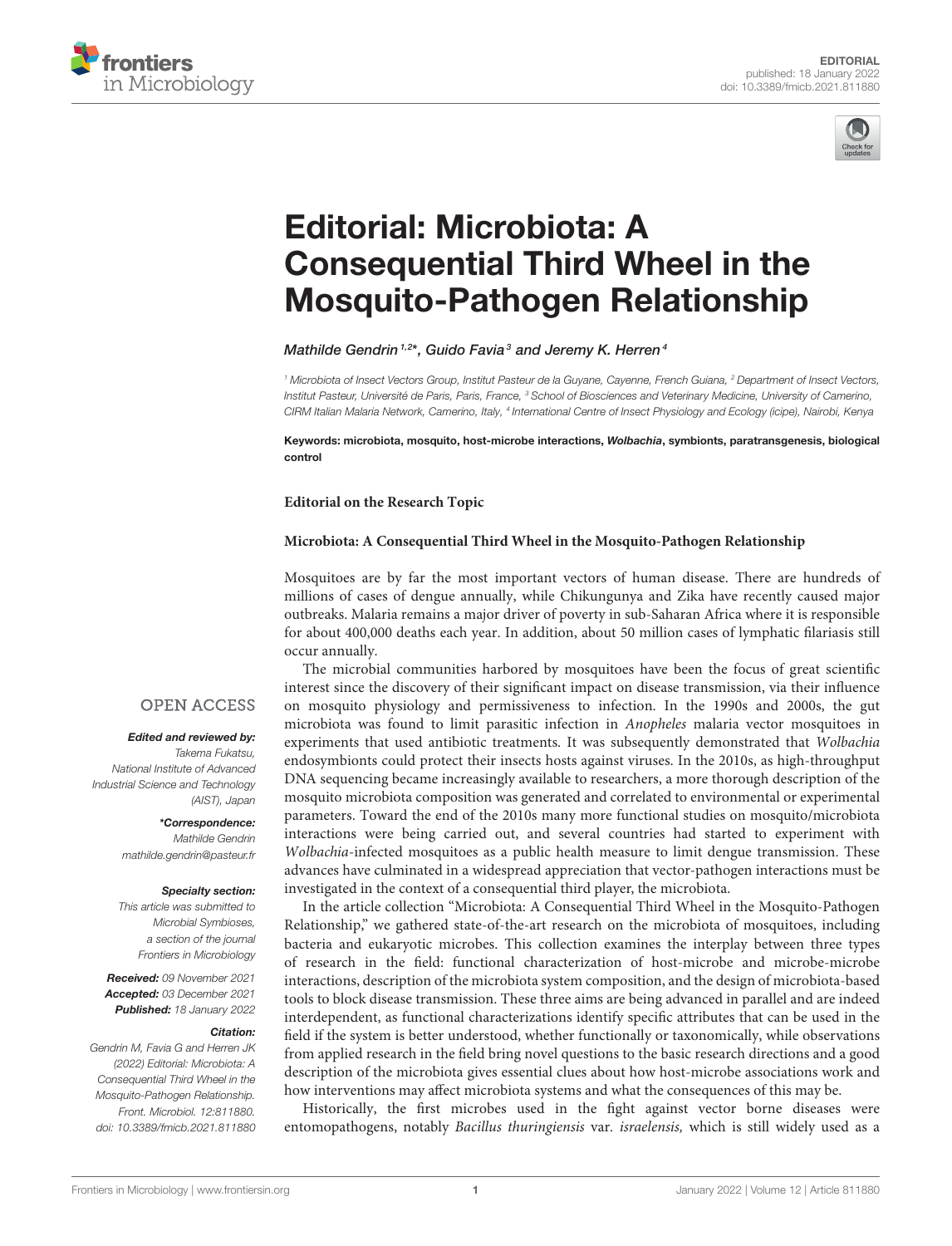vector control tool against mosquitoes and other insect pests. Based on a screen for biopesticide activity in soil samples, [Barbieri et al.](https://doi.org/10.3389/fmicb.2021.624014) have identified a new spore-producing bacterial isolate, Brevibacillus laterosporus SAM19, which is 10 times more efficient at killing Aedes albopictus than the reference B. laterosporus strain LMG15441 [\(Barbieri et al.\)](https://doi.org/10.3389/fmicb.2021.624014). This biopesticide candidate may be used in a combination with other bacteria, such as B. thuringiensis var. israelensis and Lysinibacillus sphaericus, to avoid the evolution of resistance. Vector control may also be achieved using secondary metabolites produced by bacteria. For instance, prodigiosin produced by Serratia marcescens is known to have some larvicidal activity against several mosquito species as well as some antibacterial activity. Using prodigiosin-deficient bacteria, Heu et al. [found that secondary metabolites, notably prodigiosin and/or](https://doi.org/10.3389/fmicb.2021.645701) serratamolide, participate in the virulence of S. marcescens in Aedes aegypti in adults and larvae, and in its antibacterial effect on several members of the mosquito microbiota. Their in vitro assays indicate that secondary metabolites are also essential in proteolytic and haemolytic activities [\(Heu et al.\)](https://doi.org/10.3389/fmicb.2021.645701). [Kulkarni et al.](https://doi.org/10.3389/fmicb.2021.649213) studied the impact of priming on infections by two strains of Serratia or Enterobacter in mosquitoes [\(Kulkarni et al.\)](https://doi.org/10.3389/fmicb.2021.649213). They found that a preliminary oral infection by either strain had a protective effect on Anopheles mosquitoes after a subsequent septic challenge with the same bacterium. Their transcriptomic analysis discriminates between Serratia-infected mosquitoes that have been subjected to different priming conditions.

Moving beyond entomopathogens, members of the microbiota can also protect their host against infection by human pathogens, and therefore can decrease the vector competence of host mosquitoes. The most well-known example is that of Wolbachia endosymbionts, which naturally limit their host's susceptibility to infection by several viruses including Dengue and Zika in mosquitoes. These symbionts have been shown to manipulate mosquito reproduction to facilitate their spread through host populations. Indeed, among other phenomena, they can induce cytoplasmic incompatibility. This is essentially a male sterility phenotype that can only be rescued if the male mates with a female that carries the same Wolbachia strain. Wolbachia-colonized females, which can reproduce with any male, tend to have a higher fitness compared to non-infected females that are only compatible with non-infected males. Due to their capacity to invade mosquito populations and to reduce vector competence, these endosymbionts have been released at scale in last decade in several countries and are now considered a potentially transformative tool to fight arbovirus outbreaks. These Wolbachia-based control strategies are dependent on two of Wolbachia's phenotypes, protection against pathogens and cytoplasmic incompatibility. Notably, there are still many aspects of these two phenotypes that are not well-understood, including the nature of interactions between different strains in the same mosquito. [Liang et al.](https://doi.org/10.3389/fmicb.2020.01638) investigated cytoplasmic incompatibility in the context of Wolbachia inter-strain competition [\(Liang et al.\)](https://doi.org/10.3389/fmicb.2020.01638). They found that an infection with three strains of Wolbachia (wAlbA, wAlbB, and wMel) in Ae. albopictus led to a suppression of cytoplasmic incompatibility that is dependent on wAlbA. They also found differences between mosquito strains in the

fitness cost of harbouring triple Wolbachia infections. Lu et al. [investigated cellular aspects of DENV and ZIKV infection](https://doi.org/10.3389/fmicb.2020.01750) inhibition and showed that Wolbachia inhibits virion binding to mosquito Aag2 cells in a Wolbachia-density dependent manner, notably via the downregulation of dystroglycan and tubulin expression [\(Lu et al.\)](https://doi.org/10.3389/fmicb.2020.01750).

Similar to Wolbachia in Aedes mosquitoes, Microsporidia MB is a fungi-related member of the Anopheles microbiota which has recently been proposed as a candidate tool to reduce malaria transmission, as it has been found to inhibit Plasmodium falciparum development in the mosquito gut. Focusing on how this symbiont is transmitted between mosquitoes, [Nattoh et al.](https://doi.org/10.3389/fmicb.2021.647183) showed via co-housing experiments that horizontal transmission in Anopheles arabiensis occurs via mating [\(Nattoh et al.\)](https://doi.org/10.3389/fmicb.2021.647183). Microsporidia MB can be detected in the seminal fluid of males, and can be vertically transmitted after a female is infected via mating. After screening several species sharing the habitats of An. arabiensis, the authors suggest that Microsporidia MB may be an Anopheles-specific symbiont. Another fungal member of the mosquito microbiota is the yeast Wickerhamomyces anomalus. The W. anomalus-host interaction was reviewed by [Cappelli et al.](https://doi.org/10.3389/fmicb.2020.621605) Strains of this yeast produce a killer-toxin that is antimicrobial, since their approval by the European Food and Safety Authority these strains are now used in the agrofood sector to control mold and bacteria. Killer-toxin-producing W. anomalus is found in mosquitoes and has antiplasmodial activity, supporting its potential for use as a symbiotic-based control tool against malaria transmission. Other eukaryotes may also affect malaria transmission, but despite this the eukaryotic microbiota composition is still poorly described. While analysing the composition of the eukaryotic microbiota in Anopheles collected in Kenya, Burkina Faso, and Republic of Guinea, [Cuesta et al.](https://doi.org/10.3389/fmicb.2021.635772) found that region of collection was the primary driver of microbiota differences and identified a new taxon in the Ophryocystis genus, which is highly prevalent in Kenyan mosquito samples [\(Cuesta et al.\)](https://doi.org/10.3389/fmicb.2021.635772). As it belongs to Apicomplexa (the same phylum as Plasmodium), they suspect that interactions between both parasites may occur in Anopheles mosquitoes.

The bacterial microbiota has long been known to naturally limit infection of Anopheles mosquitoes by Plasmodium, yet this had not been tested in Culex pipiens, a vector for avian malaria. [Martínez-de la Puente et al.](https://doi.org/10.3389/fmicb.2020.562220) observed that prevalence of Plasmodium relictum in saliva was higher in antibiotic-treated mosquitoes [\(Martínez-de-la-Puente et al.\)](https://doi.org/10.3389/fmicb.2020.562220). They also detected a negative impact of the microbiota on mosquito life span in mosquitoes infected with P. relictum.

Another alternative route to using microbes for transmission blocking involved genetically-engineering them to inhibit infection of their mosquito host by parasites or viruses. This approach, called paratransgenesis, has been applied to several bacterial species including Asaia sp. and has been shown to efficiently limit Plasmodium infection in laboratory-reared Anopheles. [Grogan et al.](https://doi.org/10.3389/fmicb.2021.633667) studied whether they could engineer an improved excretion of antiplasmodial effectors by Asaia sp. [\(Grogan et al.\)](https://doi.org/10.3389/fmicb.2021.633667). They identified several novel secretion signals, including two which more efficiently excrete proteins and induce a